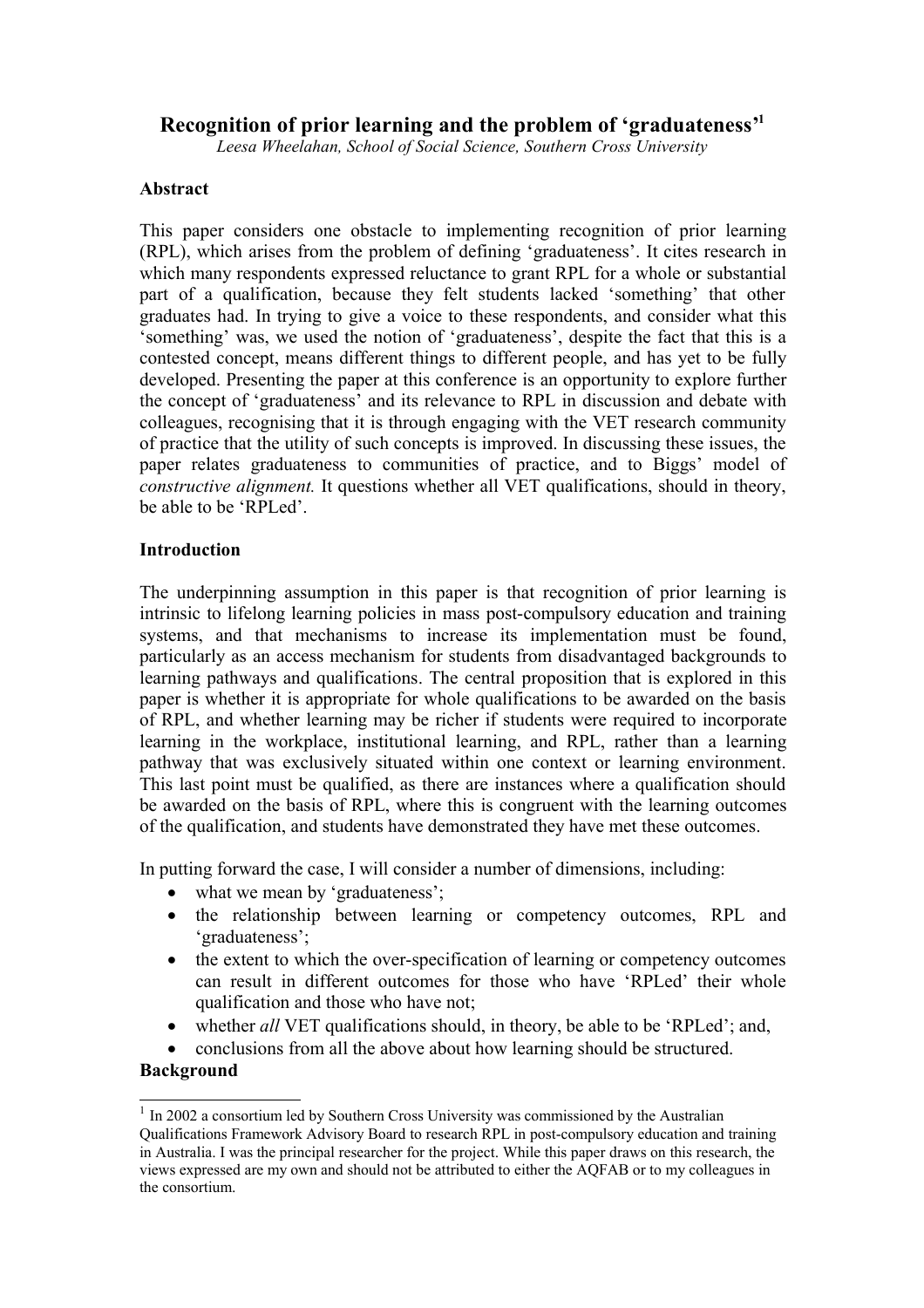In 2002, the Australian Qualifications Framework Advisory Board (AQFAB) commissioned a consortium led by Southern Cross University to:

- research RPL policy and practice in each of the four sectors of postcompulsory education and training in Australia (senior secondary school, adult and community education, vocational education and training, and higher education); and,
- develop national RPL principles and operational guidelines to promote the extent to which RPL was implemented, and to promote consistent practices across the sectors.

More than 150 stakeholders were interviewed, and approximately 620 people completed questionnaires on the project website. This paper addresses a small component of the research undertaken. We did not seek a statistically representative sample of interviewees or respondents to the website questionnaire; instead we interviewed key stakeholders in all sectors, and, through advertisements, email discussion lists, and articles and notices in relevant magazines and publications, invited those with an interest in RPL to tell us their views through the questionnaire. Of the more than 150 people we directly interviewed, at least 100 worked in educational institutions, and included VET, ACE, higher education, and a small number from schools. Most of these were involved in teaching, teaching support roles or education leadership roles (like head of department, deputy-vice chancellor etc). More than 620 people responded to the web questionnaires, and included teachers, administrators, students (mainly higher education students) and a small number of researchers. Consequently, the views reported in this paper do not claim to be representative of the views of all practitioners (particularly teachers) in all sectors. The project did employ other comprehensive methods through analysis of data on RPL, stakeholder interviews (through covering the major stakeholder organisations), and through research of sectoral and institutional policy frameworks and websites (Wheelahan, *et al.*, 2002). The discussion in this paper is consequently exploratory in nature, and is seeking to understand a part of what we were told in the interviews and through the questionnaires.

Both interviewees and questionnaire respondents were asked: "What is your attitude towards a whole qualification being awarded on the basis of an RPL application in your sector?" Of the interviewees, almost all those we spoke to in higher education (HE) were opposed to this. Reactions were more mixed among VET interviewees: while many were in favour, there were also many who had reservations. Table 1 shows the views of teaching staff in the VET and HE sectors to this question in the web-questionnaires.

| whole qualification being awarded on the basis of RPL in your sector? |                                                                      |               |                  |               |                |               |          |               |              |               |
|-----------------------------------------------------------------------|----------------------------------------------------------------------|---------------|------------------|---------------|----------------|---------------|----------|---------------|--------------|---------------|
|                                                                       | <b>Support</b>                                                       |               | Don't<br>support |               | <b>Depends</b> |               | Not sure |               | <b>Total</b> |               |
|                                                                       | n                                                                    | $\frac{0}{0}$ | n                | $\frac{0}{0}$ | n              | $\frac{6}{9}$ |          | $\frac{0}{0}$ | n            | $\frac{0}{0}$ |
| Teaching staff VET                                                    | 28                                                                   | 23            | 35               | 29            | 46             | 38            |          |               | 120          | 100           |
| Teaching staff HE                                                     |                                                                      |               | 32               |               | 25             | 40            | 4        |               | 63           | 100           |
| $\mathbf{a} \wedge \mathbf{a}$ $\mathbf{a}$                           | $\sim$ $\sim$<br>.<br>$\sim$ $\sim$<br>$\mathbf{a}$<br>$\sim$ $\sim$ |               |                  |               |                |               |          |               |              |               |

**Table 1: What is your attitude towards a whole qualification being awarded on the basis of RPL in your sector?**

\*Of the 620 respondents to the questionnaire 208 were students, and across the four sectors, 138 were administrators, 215 were teaching staff, 15 were researchers, & 44 did not indicate which category they belonged to. This table reports only teaching staff in the VET & HE sectors.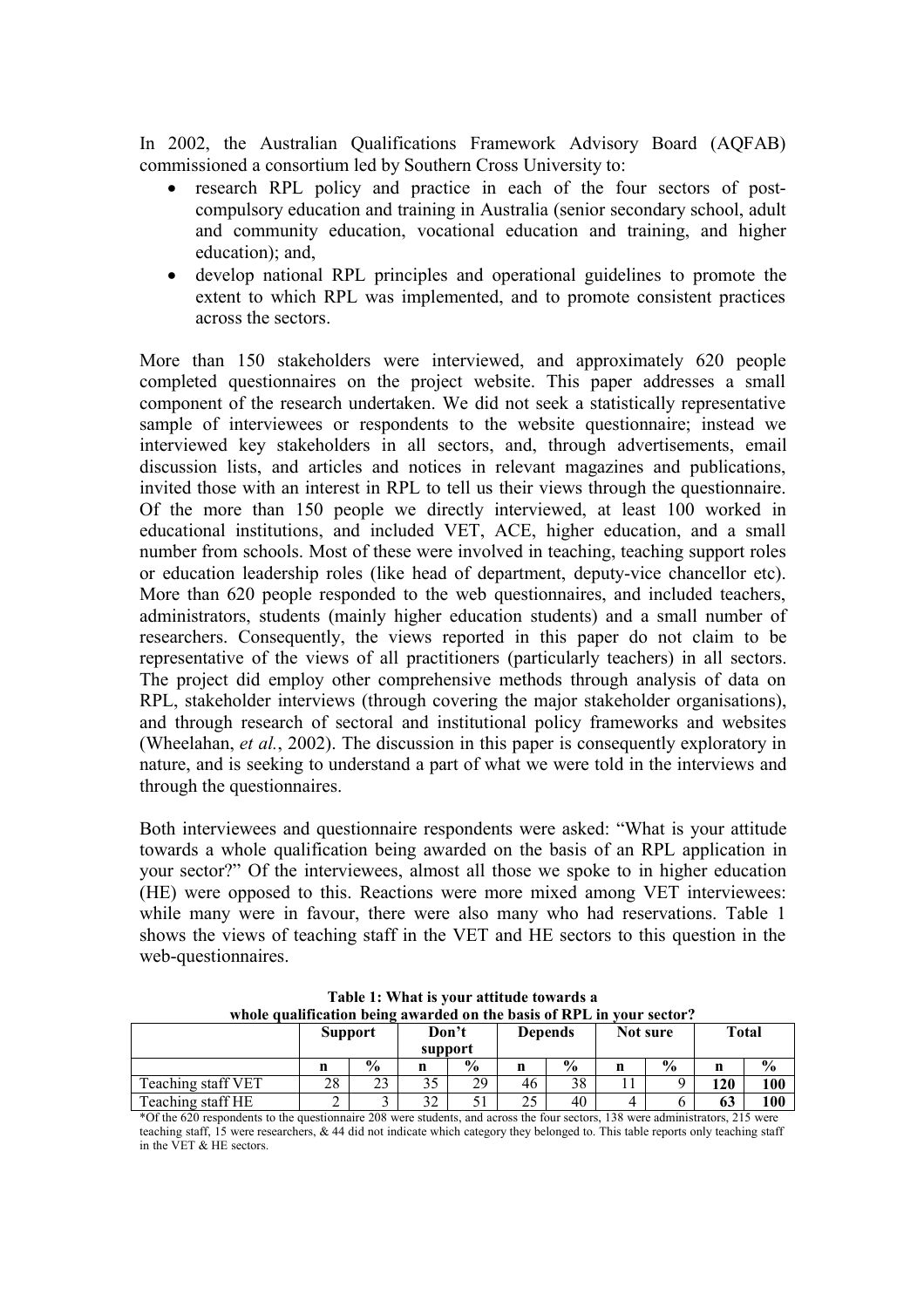The percentage of VET teachers in this group of questionnaire respondents who supported awarding a full qualification on the basis of RPL is relatively low (23%), given that RPL is a fundamental feature of VET policy. The Australian Quality Training Framework (AQTF) includes RPL specifically among its 12 principles, and stipulates that all VET students must be offered RPL at enrolment (ANTA, 2001: 18). RPL was established as one of 10 principles of the National Framework for the Recognition of Training (NFROT) in 1991, and also as part of the charter establishing the Australian Qualifications Framework (AQF) in 1995 (Wheelahan *et al.*, 2002). In theory, students should be able to 'RPL' a whole qualification, and assessment centres (such as VETASSESS in Victoria) have been established for this purpose. This policy is underpinned by a framework in which the process of certification is, in theory, distinct from processes of learning, and enshrined in the VET 'mutual recognition' policy, whereby all providers are required to recognise a qualification issued by another provider. I shall argue later that this distinction between certification and learning is a key tension in VET in Australia.

In contrast, in HE in Australia, qualifications are more likely to be identified with the institution in which they were gained, and under these circumstances one would expect most in that sector to be opposed to awarding a full qualification on the basis of RPL. It was explained to us in the interviews, that if students were to be awarded a qualification from *their* institution, they needed to undertake at least some study (usually between 30% - 50%) to do so. This would provide the institution with assurance that the student acquired the attributes associated *their* graduates. Given that this is so, and while a minority teaching staff (3%) supported awarding a qualification based entirely on RPL, the number who thought that it depended on the circumstances was surprisingly high (40%).

We asked teaching staff (through interviews and through the website questionnaire) if they integrated RPL principles into their teaching practice. This includes practices like allowing students to submit evidence from work, or a social or community context as part of the assessment process. This could be a *requirement* of assessment, or students may be able to *substitute* a work 'product' for the designated assessment. Almost 73% of teaching staff responding to the website questionnaire said they either frequently or sometimes included RPL in their teaching practice (45% said sometimes and 28% said frequently), with almost 21% saying that they never did.<sup>2</sup> RPL is used by teachers as part of a flexible and student-centred approach to learning, and it appears that they do not regard this practice as synonymous with processes of certification. This is indicative of tensions surrounding processes of certification, and the extent to which these are or should be independent of 'inputs' (teaching and learning).

### **What do we mean by 'graduateness'**

In our project we used the concept of 'graduateness' to try to give a voice to what people told us in the interviews and through the questionnaires. It was explained to us that sometimes when a student was granted RPL for a whole qualification or for a substantial part of a qualification, that they lacked something that other graduates had. Sometimes this was explicit, for example, students were said not to have the same literacy skills as other students. Other times it was more diffuse, and was explained in terms of 'the sum being greater than the parts' – that is, aside from the specific

<sup>&</sup>lt;sup>2</sup> Information was missing for approximately 6% of respondents.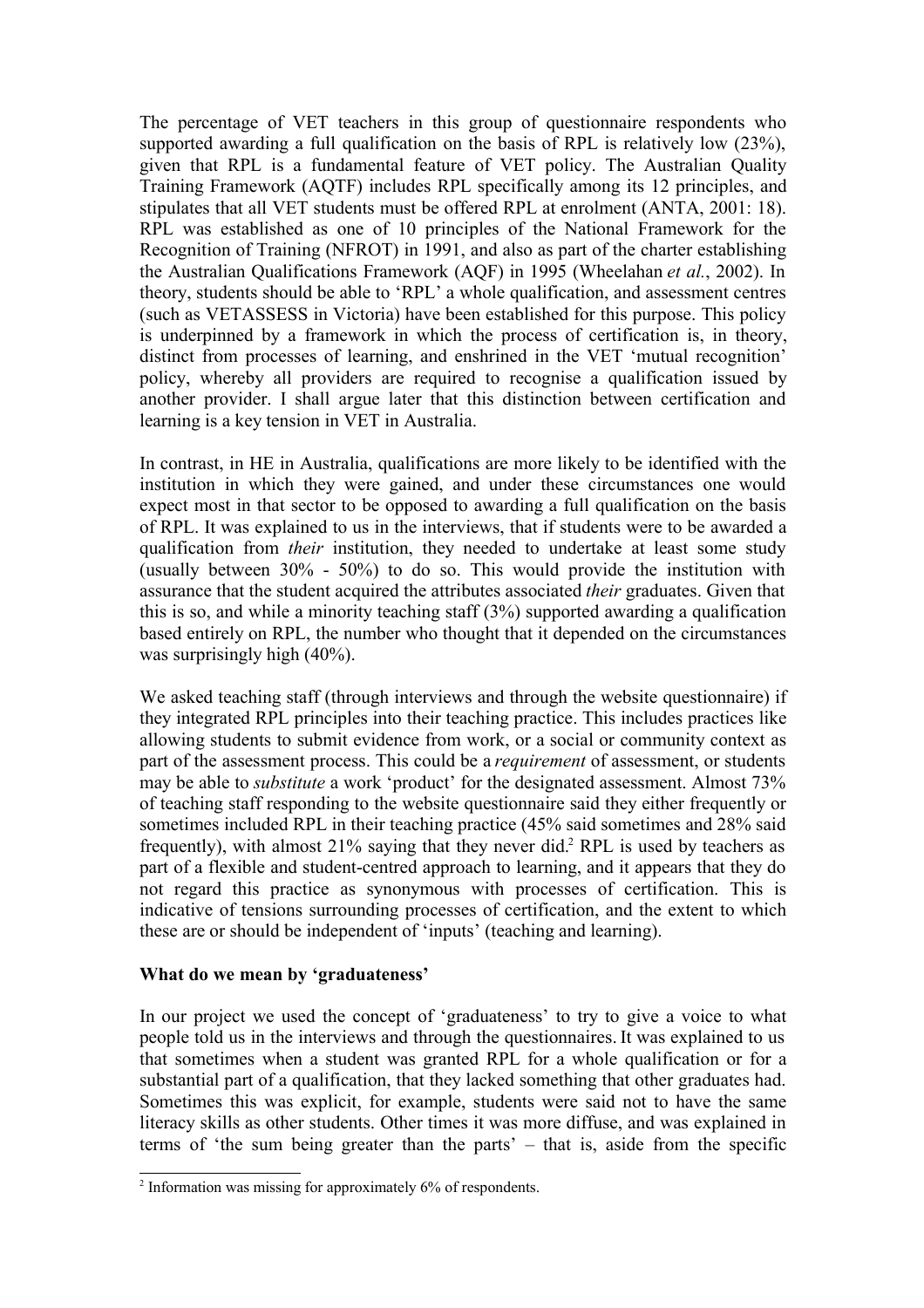learning or competency outcomes for each subject, module, unit, course or qualification, there was 'something else' that graduates had. Through our discussion here I hope to explore the concept of 'graduateness' further and how it may be elaborated.

The term 'graduateness' is used to a much greater extent overseas than is the case in Australia, particularly in the UK where the Higher Education Quality Council initiated a project in 1995 to define the qualities of 'graduateness' in HE (HECQ, 1995). It is mostly associated with graduates at degree level, whereas the debate in VET is more around generic skills or competencies, which are presumed to be transferable. DEST  $(2002: 12)$  explains that:

In the UK, there has been a general adoption of the use of 'attribute' rather than 'skills', in an effort to register a broader notion of 'graduateness' which encompasses knowledge, understanding, dispositions, attitudes and values, as well as skills. In Australia, the debate about terminology has been complicated as the development of graduate attributes has shadowed the development and adoption of the key competencies within the vocational education sector.

There is another concept which is closely related, and that is the concept of 'functioning knowledge' that individuals acquire through experience in a profession or occupation (Eraut, 2000). This refers to implicit learning and tacit knowledge, and RPL processes seek often to make this explicit for the purposes of making it count towards a qualification. Graduates from qualifications do not always have functioning knowledge (although they may have propositional knowledge) and this is one of the drivers for reorienting learning in both sectors (Boud, 1998).

The concept of 'graduateness' as we used it is in many ways a combination of generic attributes combined with differing degrees of functioning knowledge (we cannot expect new graduates will have the same level of functioning knowledge as those with many years experience). However, the notion of 'generic' attributes is itself problematic, and Stevenson (2003) argues that the concept does not recognise the contextual nature of learning, and that the notion that any knowledge or skill is or could be generic results in a divorce between knowledge and practice that impoverishes both. This is discussed further in this paper. Graduateness then, can be taken to mean the 'meta-thinking' or learning skills (with an emphasis on reflective practice) that people acquire *which is contextualised* in the occupations or professions in which they work or are destined to work. This underlines the importance of 'communities of practice' in which people learn and work. I define a community of practice here to include not only the workplace, but all that that contributes to constructing an identity for an occupation or profession, which includes professional bodies and also the qualifications that people undertake. This identity (of a profession or occupation) emerges from the interplay of all these factors, and the broader society.

The impetus for my thinking on this was not only what we were told in interviews with teachers in both sectors (and from comments in the website questionnaire), but more to the point, what I was told in meetings with enterprise providers, particularly large scale enterprise providers in the public sector. In interviews with a number of enterprise providers in one industry, it was explained that sometimes people who are 'RPLed' for a diploma or an advanced diploma, 'miss out' on the collegiate processes that lead to the development of leadership skills and qualities. While such individuals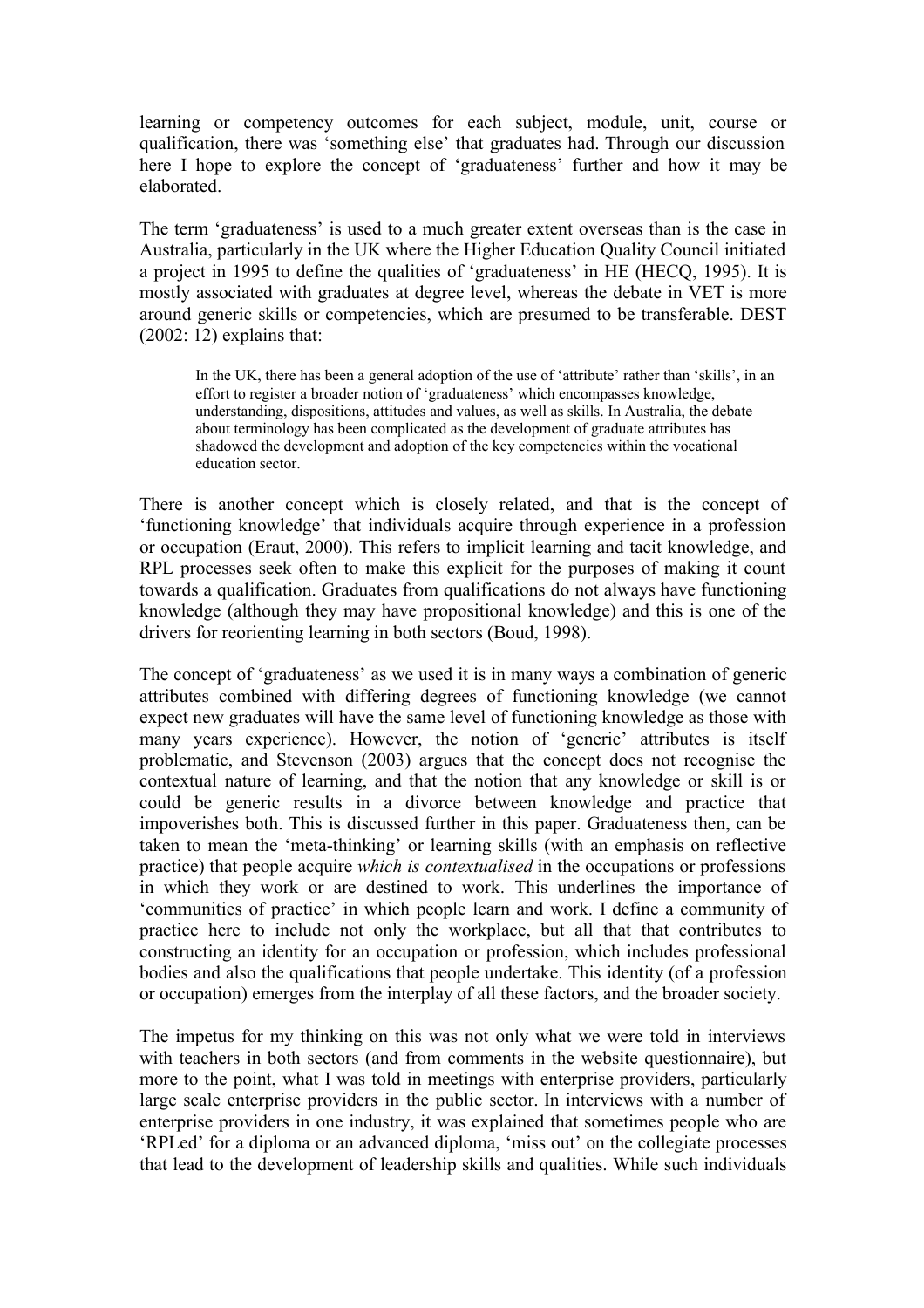may have all the competencies included in the diploma or advanced diploma, they didn't have what was needed to bring it together as a coherent whole, expressed as a deeper understanding of the issues in their profession, and the breadth of vision required to lead others.

There are three aspects to this issue: the first concerns the extent to which learning outcomes explicitly include the attributes sought. The second is the extent to which the over-specification of learning outcomes *narrows* learning, and results in differences between those who have 'RPLed' their qualification, and those who have not. The third questions whether all qualifications should, in theory, be able to be 'RPLed' in full.

## **RPL and learning outcomes**

In thinking about RPL and the problem of graduateness, it is necessary to consider the extent to which the learning outcomes against which individuals are assessed reflect the aims of the qualification. It is often the case that the learning outcomes for degrees and diplomas and advanced diplomas are incomplete. Teaching, learning and assessment activities address a broader range of learning outcomes or competencies than those formally contained within the qualification.

If the qualities of 'graduateness' are the outcomes sought, these need to be made explicit. Students need to know the criteria they are required to meet. If there is a substantial 'hidden curriculum,' then it is difficult for students to second guess this, particularly if they have not had much experience in tertiary education. This problem is not isolated to RPL: students from non-traditional backgrounds have lower pass rates in formal education and training programs than students who come from families with generations of experience in tertiary or post-compulsory education and training (Dobson, *et al*, 1998; Teese, 2000; Watson, *et al*, 2000). The problems of 'cracking the code' in understanding the hidden curriculum are problems for students from disadvantaged backgrounds in all areas of post-compulsory education and training.

## **The over-specification of learning outcomes**

However, this issue or problem of 'graduateness' cannot be resolved with the simple statement that learning outcomes need to be made more explicit (although this is important). The process of learning is more complex than the definitive specification of learning outcomes, although clear and explicit learning outcomes are essential to high quality learning. The over-specification of learning outcomes with increasingly detailed explanations of what the learning outcomes consist of, the contexts of performance, and the assessment approaches that are to be used, can narrow the learning that takes place.

Young (2001: 9) asks if the focus on criterion-based outcomes in qualifications narrows the kind of learning needed for people to become lifelong learners, and to become the kind of workers needed in a rapidly changing society:

"…it may … also be useful to explore evidence of the extent to which an over-emphasis on qualifications (and in particular, the tendency for this to lead to a greater emphasis on the assessment of outcomes) can unintentionally inhibit the on-going learning that is not geared to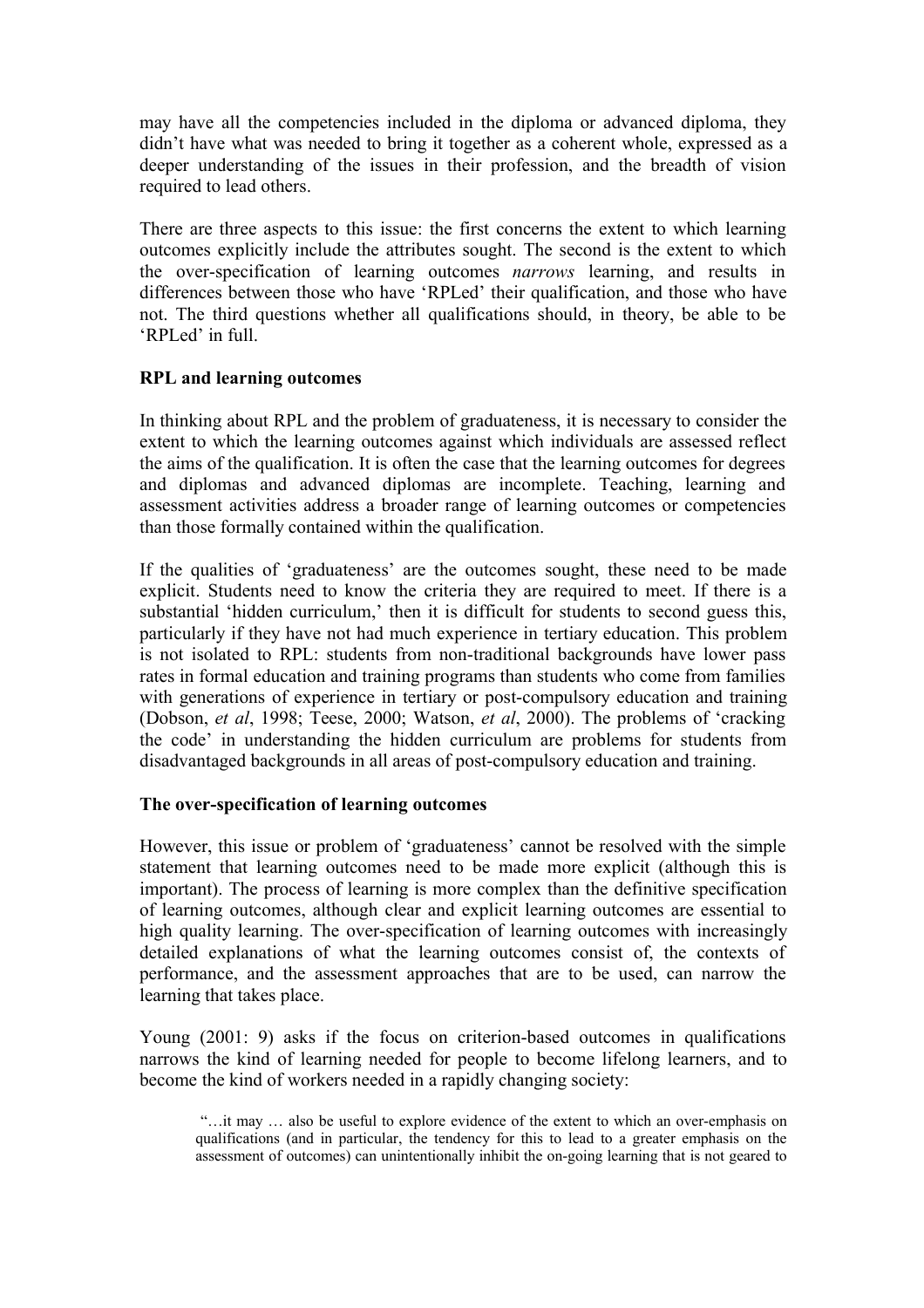testing or assessment. If people are to become lifelong learners it is the learning that is not immediately tested or linked to qualifications that needs to be encouraged."

Young (2001: 9-10) argues that the focus on specific outcomes assumes that "the outcomes of learning are already known…" However, the pace and "unpredictability of technological development and the emergence of new markets" means that the outcomes cannot always be defined in such a way as to lend themselves to detailed, precise, and prescriptive statements. He cites research that shows that "new kinds of learning may need to be encouraged that cannot easily be predicted in advance and may not be readily assessable for qualifications." Further, that:

"It may be that the balance between control and risk will need to shift, with less emphasis on assessing pre-defined outcomes and more on enabling learners to explore new possibilities that cannot be predefined. In other words, supporting learning may not be equated with a greater emphasis on qualifications, unless qualifications are themselves defined in new ways with less emphasis on prior specification of outcomes and more on learning processes and the judgements of different stakeholders." (Young, 2001: 10)

So where does this leave us? On the one hand we are saying that clear, explicit learning outcomes need to be defined so that students don't have to second guess the hidden curriculum, and on the other, we are arguing that the over-specification of learning objectives can narrow the scope of learning. What sort of learning objectives do we need and where does RPL fit in this context? Biggs (1999: 42) summarises this dilemma when he asks:

But can complex learning be specified in advance to the degree required by curriculum objectives? Is it not like the drunk who only looks for his lost keys under the street light? That is, what is interesting and important is what you can't see, not what you can.

The model Biggs proposes is called *constructive alignment*. Learning is, he argues, about what the *student* does, not the teacher. The real learning objectives are those that the assessment assesses, not what is written in the curriculum statements, or what teachers have in their head. If the assessment does not assess the learning objectives, then there is a problem, because students will work to the assessment. The assessment needs to be aligned with the curriculum objectives, and this requires the clear specification of those objectives. But these need not be narrowly defined, atomised outcomes statements that give rise to a 'tick and flick' culture. Tick and flick arises from behavioural objectives that were:

…born from an exclusively quantitative conception of teaching and learning, which meant that when objectives were defined it was in quantitative terms, in units of knowledge, while the assessment process amounted to counting the number of items acceptably performed. Teaching meant 'teaching to the test'….The alignment was excellent, but what was aligned was a very narrow band of essentially low-level and fragmented activities. (Biggs, 1999: 42)

#### He argues that:

To make the objectives up-front and salient is not to exclude other desirable but unforeseen or unforeseeable outcomes. The most interesting research is that which yields the unintended and unforeseen. Thus, being clear about what we want in no way pre-empts us from welcoming unexpected outcomes from our students' learning. In fact, higher level activities are openended, as indicated by verbs like 'generalize', 'solve unseen problems', 'develop a theory to explain why…' Particular outcomes are here unspecified, it is only the process that is specified, and that allows for surprises in plenty. (Biggs, 1999: 42-43)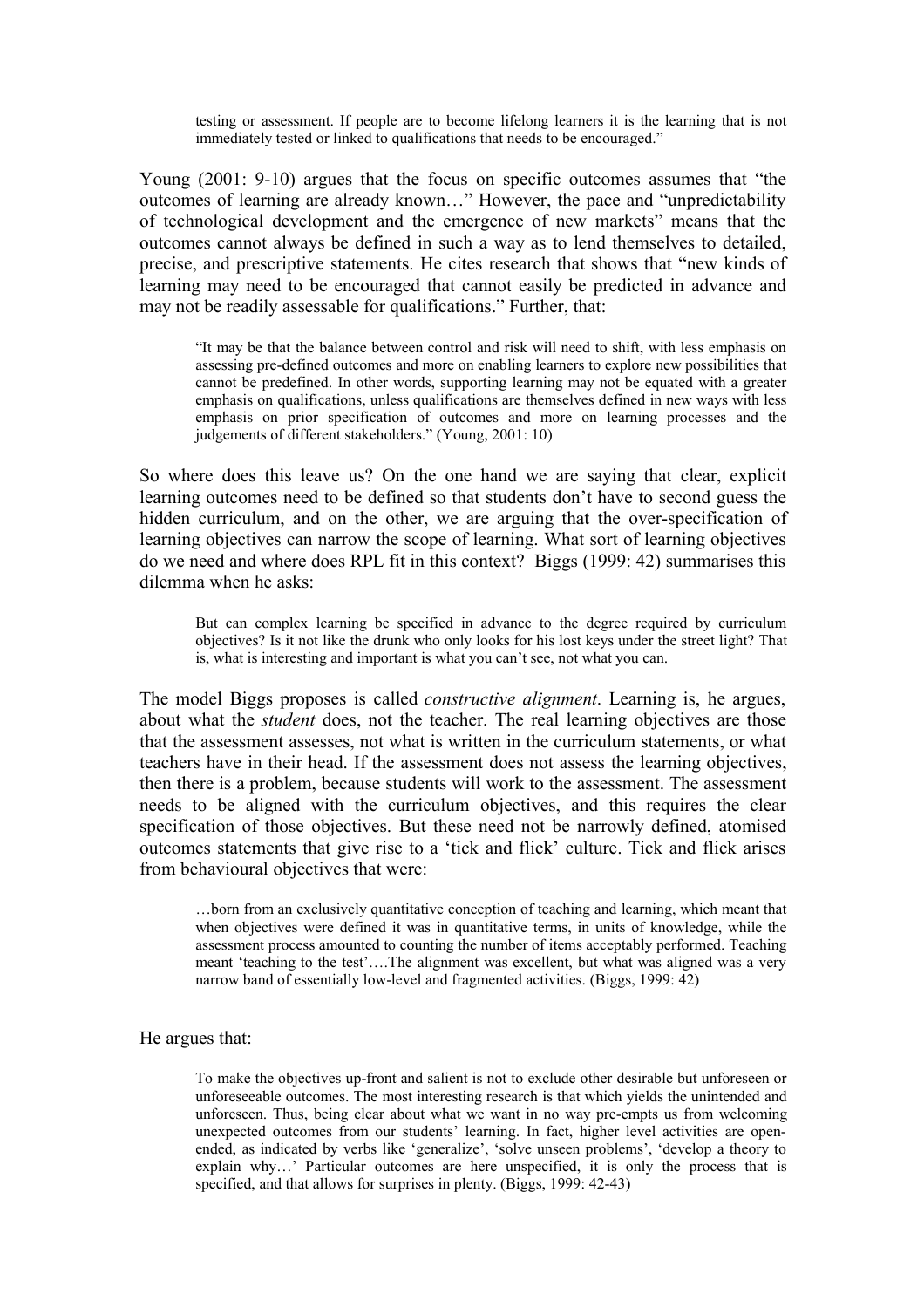Developing open-ended learning outcomes that focus on the process of learning as well as the acquisition of particular skills, and then assessing against these outcomes, is one way of making sure that people who are RPLed for all or a large portion of a qualification have that 'something else' associated with graduateness.

### **Should all qualifications be able to be 'RPLed'?**

The idea that a whole qualification can be RPLed is premised on the distinction between processes of teaching and learning on the one hand ('inputs'), and certification ('outputs') on the other. If they are as conceptually distinct as this approach suggests, then how and where one acquired the inputs should not, in theory, matter. However, Young (2001: 9) explains that "Whereas qualifications as an instrument of policy tend to treat learning in terms of an input-output model, research evidence suggests that learning is considerably more complex than a simple inputoutput model assumes."

The separation of learning from certification in outcomes based systems has resulted in 'communities of practice' declining in relative importance. Young refers to a move away from "shared practices of teachers and trainers" in different occupational and discipline areas, to one based on "agreed national criteria" (Young, 2001: 11). He explains that this was in part, due to government attempts to break what they regarded as the 'provider culture' of institutions, which were seen to be "out of touch with the needs of industry" (Young, 2001: 12). However, a 'community of practice' is more broadly defined as "the 'communities of practice' within which people learn." This also refers to the occupations in which people learn, and for which they are destined. He explains that:

"Even if occupational and other boundaries are becoming as permeable as is sometimes claimed, the need for trust located in 'communities of practice' remains the fundamental social basis of learning and of the creditability of qualifications." (Young, 2001: 21)

This insight has two implications: the first is that 'stakeholder trust' in qualifications is fundamental for their credibility, and this requires the learner participating in processes which are understood by stakeholders as intrinsic to achieving a qualification outcome. However, it would be unreasonable and unfair to learners to suggest that the *only* reason that they can't RPL a whole qualification is because of the issue of stakeholder confidence in the end result, important as this is.

The second (and from a pedagogical perspective, more important) implication is that qualifying is a *process* and not a single outcome, and learning or competency outcomes that are distinct from the *process of learning* are unlikely to be as rich as they need to be. This is because it is *within the community of practice* that learning occurs, connections are made, and new knowledge created *by the learner and other stakeholders*. This is particularly relevant if we consider that, in many areas, the outcomes of learning cannot and should not be definitively and prescriptively predefined in advance, given the constant processes of change in work and in society. Learning, in this conception, is not just about achieving predefined outcomes that are parcelled up into distinct competencies, each of which is assessable, stackable and countable. It also about developing shared understandings within the community of practice – developing the qualities of 'graduateness' which includes functioning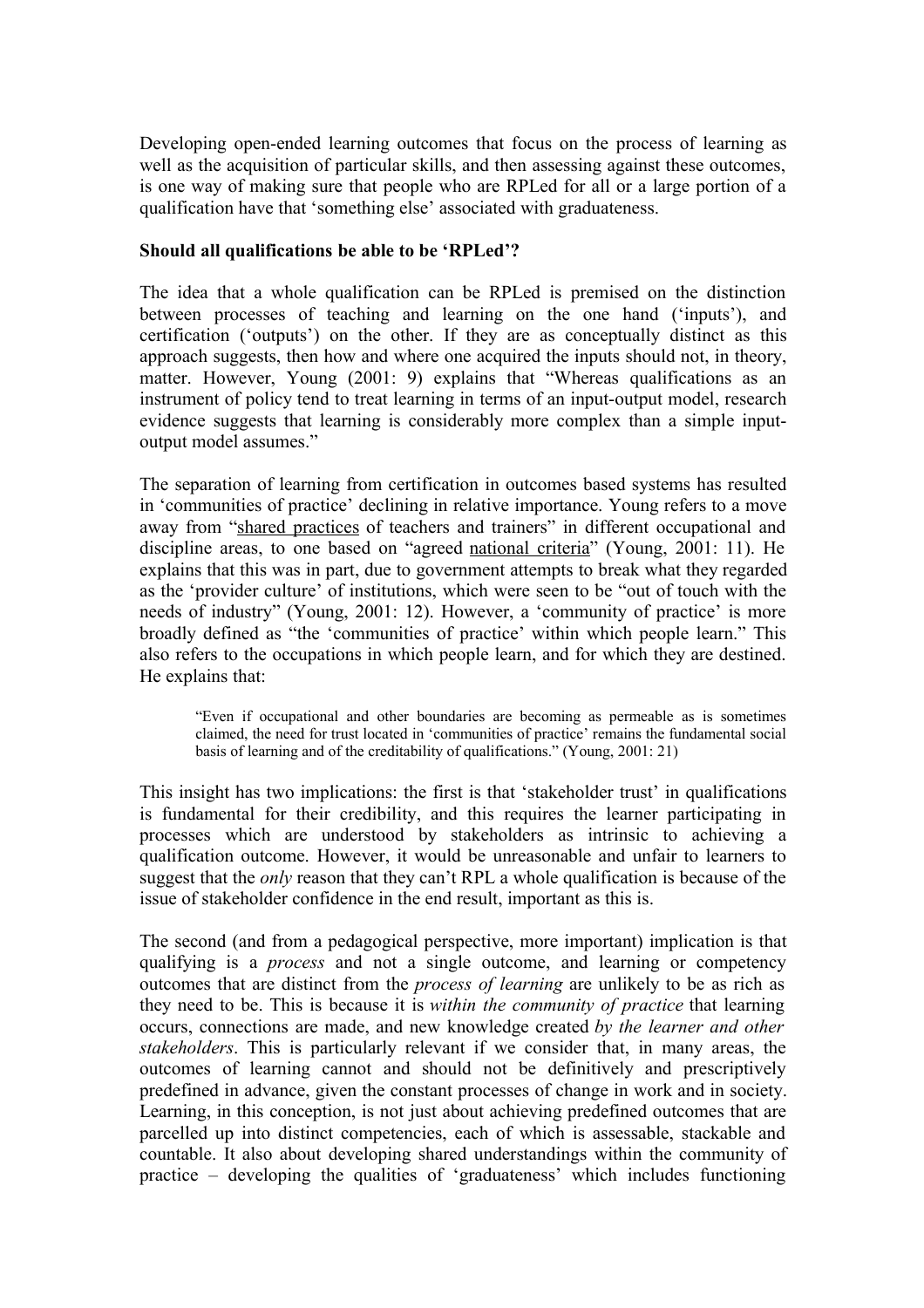knowledge, the capacity to contribute to the community of practice, cope with change, and use 'meta-thinking' or learning skills in context.

Stevenson (2002) explains that training policy has aligned training with industrial practices, in which job specific competencies are combined with 'generic' competencies that are thought to be 'transferable' across a range of contexts. In Australia these generic competencies are expressed in the Mayer Key Competencies. An example of how they are used is that a student who is deemed competent in communication skills in the Diploma of Community Services (Aged Care) receives credit for these competencies if they also undertake the child studies diploma. Sometimes, credit is given for 'generic' competencies in qualifications across industries. However, as Stevenson (2002: 5) explains:

"There is a growing recognition of the ''cultural situatedness ''of activity —the ways in which knowing is derived from socio-cultural activity and its historical construction, and the ways in which the socio-cultural features of new situations are read afresh when individuals seek to address them on the basis of previous learning and other experiences in order to engage in successful activity."

In a forthcoming paper, Stevenson (2003: 13-14) argues that:

"The learning goal then should be one of building and linking concepts / knowledge-that and skills for dealing with plural, diverse experiences, together with the capacity to make judgements about which concepts and skills are more appropriate for which situations with which characteristics."

In stating that learning cannot be decontextualised from the context in which it is acquired, Stevenson (2003: 14) cites Beach in arguing: "that generalization should be a process of continuous re-contextualisation, rather than one of de-contextualisation." Stevenson (2003: 16) explains the interdependent relationship of 'general' and 'specific' knowledge in the following way:

"…we need to reject the idea of the superiority of abstracted, generalized declarative theoretical knowledge over the capacity for specific, contextualised, skilful, practical action; and we need also to reject the idea that specific, contextualised, skilful, practical action, in one context, automatically generalises to new content, situations and contexts. Rather, what is needed is learning directed at highly linked forms of understanding.

While not attributing this conclusion to Stevenson or other situated-learning or sociocultural learning theorists, I think that Stevenson's point about the interdependence of general and specific knowledge explains why learning should occur across many sites, with no one site being privileged, and explains why 'RPLing' a whole qualification cannot be insisted on in all contexts and in all instances. The achievement of qualifications should involve multiple contexts which recontextualise knowledge and practices. This includes work-based or work-integrated learning (or another relevant social context), institutional learning (internal or external), and RPL processes that emphasise the development of reflective practices, and explicitly require the learner to try to integrate their past experiences with their present. Learning in one site enables learners to use this lens in examining the learning they are undertaking in another site, and none is really dispensable. It also brings together all elements of the 'community of practice' – the workplace (or other context, for example neighbourhood house or other community setting), teachers, and students.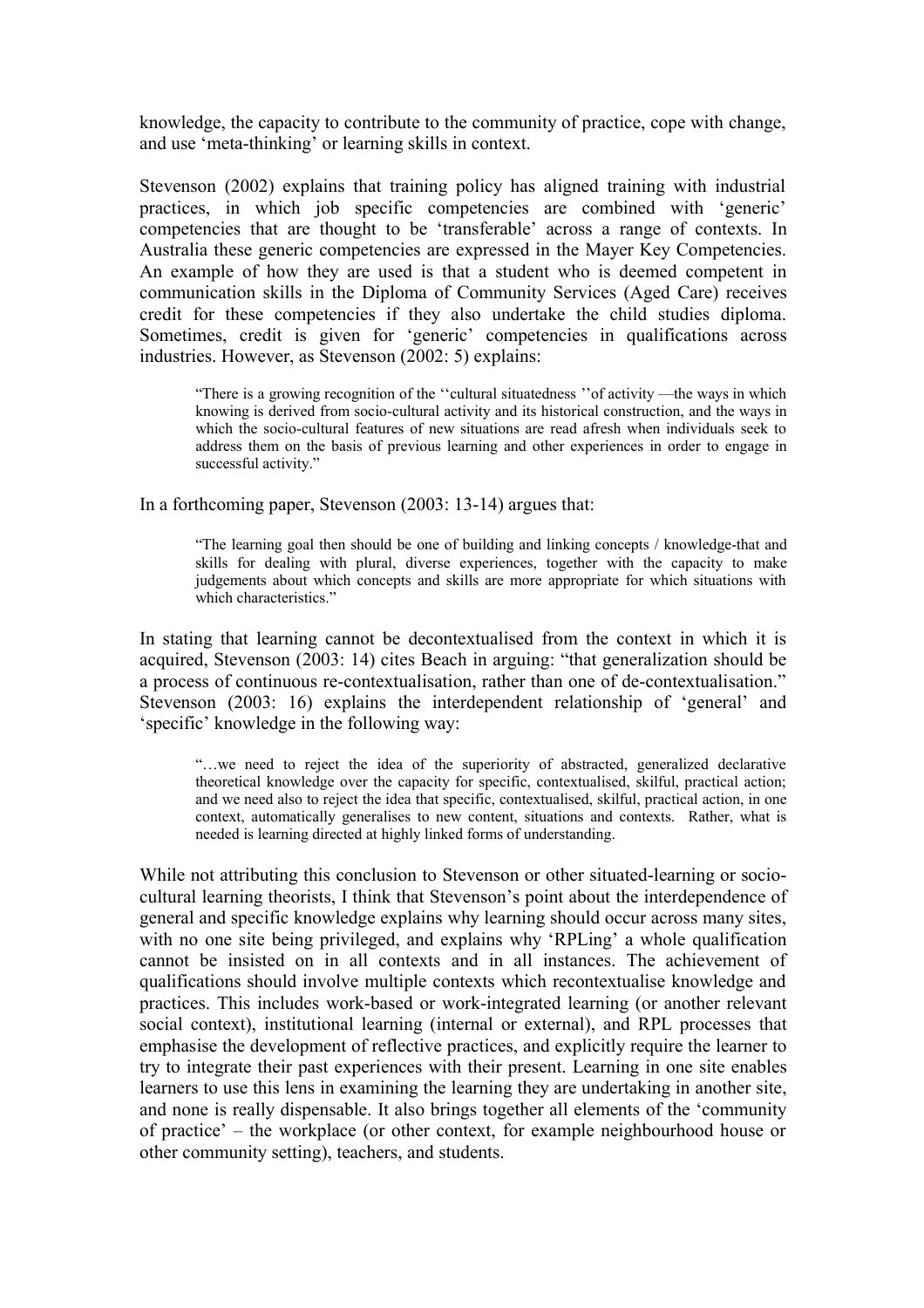There is another reason why I think that institutional learning should not be completely dispensed with in the interests of ensuring situated learning, one which is relatively ignored in much literature: within a community of practice power relations are inherently unequal, and not all interests are identical. There is not always a common perspective shared between teachers and trainers on the one hand and workplaces on the other. The power relations of workplaces means that students do not always get the opportunity they need to explore alternative practices and knowledge, and participating in some institutional based learning may help to provide this opportunity. Of course, power relations in institutions are also unequal, and students must negotiate with, and create their own space in institutions in a different way compared to the workplace. But these different sites provide students with the opportunity to creatively use the different contexts in which they find themselves.

Paradoxically, understanding the relationship between competencies, qualifications and RPL and the limits that exist may help to increase the extent to which RPL is implemented. This is particularly so if RPL (or similar reflective processes) are regarded as intrinsic to *all* qualifications, where this is relevant to the qualification's outcomes. The qualities of 'graduateness' are constituted by communities of practice, and it is through learning to become a member of the community of practice that one acquires the attributes of graduateness. Qualifying is a *process* and not simply an outcome, implying that one cannot draw sharp lines between processes of certification, and of teaching and learning.

However, we should not exclude the possibility that there are people who have that 'something else' associated with graduateness even if they do not have a formal qualification, and that mechanisms need to be in place to recognise that learning. Moreover, sometimes all that *is* necessary is straight skills acquisition in a particular area. A student who wants or needs to be certified for something just in time and just for now (like for example, their skills in using a particular software package) should not be required to demonstrate the 'something else' each and every time they seek certification. It depends on the objectives of the qualification, and the assessment should reflect these objectives.

### **Conclusion**

In this paper I have tried to, through using the literature, think more about what we learnt through our interviews and through responses to the website questionnaire, in particular, what underpinned the reluctance to RPL whole qualifications. The notion of 'graduateness' as I have defined it here is perhaps unsatisfactory, and needs further elaboration. However, we cannot ignore what people tell us, simply because our conceptual schema doesn't accommodate what they say. It means we have to rethink our concepts and add to them. This paper has not attempted to pose definitive answers, but to raise issues for debate and further research. The findings are limited, as the numbers who we spoke to and who completed the questionnaire, do not constitute a representative sample.

### **Acknowledgement**

I would like to thank John Byron, Senior Policy Officer, AQFAB, for his advice and comments on an earlier version of this paper.